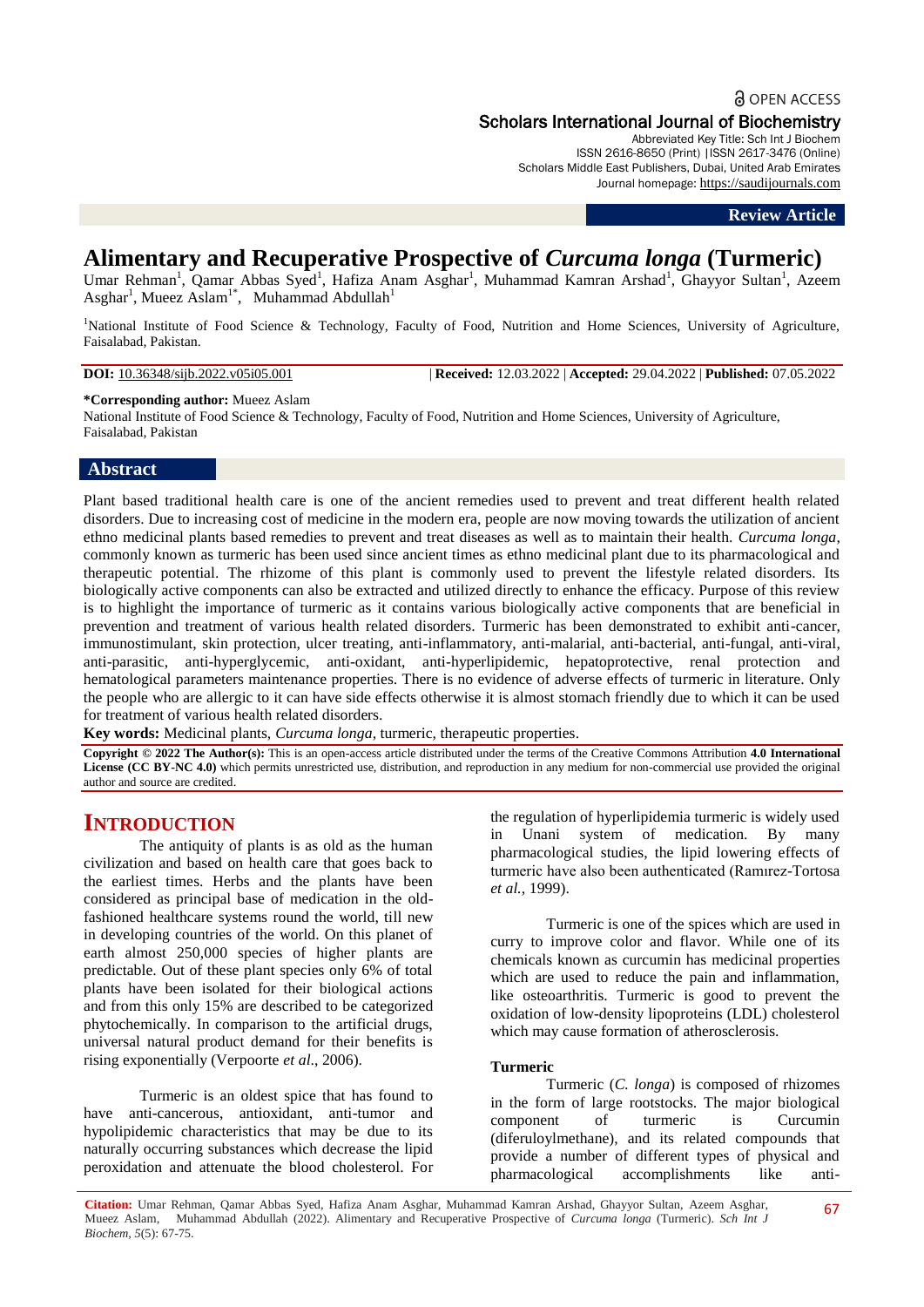inflammatory, anti-cancerous and antioxidant properties. Turmeric also lessens the oxidative stress, and it has observed that it causes the decrease in peroxidation of lipids in human beings as well. The levels of plasma fatty acids and triacyl glycerides of hyperlipidemic rabbits are reported to lower by turmeric extract (Ashraf *et al.,* 2005). The rhizome of *Curcuma longa* is known as turmeric, which is a member of family Zingiberaceae and used as spice, dying material, medicine, ornamental, flavor and food constituent. In pharmaceutical applications, the oil extract of turmeric is heavily used for its antioxidant, counter mutagenic, anti-carcinogenic, anti-fungal and anti-bacterial anti-carcinogenic, anti-fungal and anti-bacterial characteristics (Ling *et al.,* 2012).

The blonde color of turmeric is just because of the presence of curcuminoids that are its bioactive phenolic components. It is a commonly used spice all through the history of South Asian and Middle East countries. Curcumin, desmethoxycurcumin and bisdemethoxycurcumin are most important constituents of curcuminoids having a variety of beneficial pharmacological effects (Panahi *et al*., 2017).

Turmeric is a perennial herbal plant known to have its origin in India. It is also grown in Japan, Korea, Indonesia, Taiwan, and in certain other countries of the world. The word "haldi" is used as name of turmeric in India and has been used as a traditional color for clothes owing to its pale-yellow color. It has also been used in important events and rites, such as marriages, by spread the paste of turmeric on different body parts or by blending rice with turmeric powder towards the groom and bride. Ointments made from turmeric have been used to treat chicken pox, leprosy and skin ulcer. "Ayurveda", the first Indian medical publication, claimed the turmeric as an anti-inflammatory agent. Increasing the nutritive value, delaying freshness and preserving the quality, preference and reliability of shape are some other important functions of turmeric (Kim *et al*., 2016).

It is perennial plant with 1meterheight primarily used as a dye but later used as a medicine and it is a major part of Ayurveda. Turmeric is a key ingredient in many Asian dishes gives mustard color, pungent smell and slightly bitter flavor. Turmeric is not only used in savory dishes it is also used in some sweet dishes like Sfouf (almond-semolina cake). Due to curcumin, turmeric gives golden yellow color which makes poor fabric dye. It is also used as food additive to protect food products from sunlight, coded as E100. While turmeric paper used in chemical analysis as indicator of acidity and alkalinity.

### **Composition of turmeric**

Generally, the turmeric rhizomes contain 4- 15% of such polyphenolic compounds with curcumin as the primary compound. Curcumin is an orange- yellow chemical having molecular weight of about 368.38. It is

immiscible in water, but it is solubilized easily in almost all types of organic solvents like ethanol, methanol and acetone etc. Commercially available "curcumin" is a combination of three types of curcuminoids. Chemical this commercial curcumin is composed of about 71.6% curcumin (curcumin 1), 19.3% demethoxycurcumin (curcumin 2) plus 9.10% bisdemethoxycurcumin (curcumin 3). Some other species of Curcuma also possess these curcuminoids, but they are present in certain other concentrations. For example, cyclocurcumin have cyclization of the sevencarbon unit as a pyrone ring, only found in C. longa (Li *et al., 2011)*.

Overall chemical composition of vital oil is different in various parts of turmeric plant. For example, oil of turmeric flowers contains about 60 constituents, 48% of oil is composed by just 25 components. In the same way rhizome oil constitute about 47 components out of which 24 compounds contribute the  $70\%$  of oil. Turmerone (10%), arturmerone (31.2%), curlone (10.5%) and ar-curcumin (6.30%) are present in rhizome oil (Leela *et al.,* 2002).

The major component of turmeric is volatile oil, which consist of turmerone and other coloring agents which known as curcuminoids. Turmerone, arturmerone, and zingiberene are the components which are responsible for pleasant aroma of turmeric. It is a rich source of essential fatty acids like α-linolenic acid and ω-3 fatty acid. These essential fatty acids are responsible for formation of cell membranes, retina and central nervous system.

## **Traditional uses of turmeric**

Ayurvedic system has been using *Curcuma longa* as an ethno medicine, dietary spice and coloring agent since ancient times. In English *Curcuma longa* is called turmeric and ukon in Japanese. It is called haldi in Hindi, and called pasupu in Telugu, Aarishina in Canada and nalud in Bengal. Turmeric is used as a dyeing agent to tint silk, cotton, wool and other clothing of daily use. In Indian medication system, it is used to treat acidity, stomach pain, wound healing and as an anti-inflammatory, carminative and blood purifying agent (Luthra *et al.,* 2001).

Curcumin has found as a strong curing agent against a number of health-related disorders including anemia, cancer, diabetes mellitus, digestive issues, food intoxication, gallstones, indigestion, IBS, parasitic attack, poor circulation, staph infections and poor wounds healing. Further the phlegm in the gullet, liberations like leucorrhea and other fluids of the eyes, ears or wounds can be treated with turmeric. In Unani medicine, turmeric has also been used in illnesses including liver obstruction, jaundice and applied topically to treat ulcerative and inflammatory problems (Debjit *et al.,* 2009).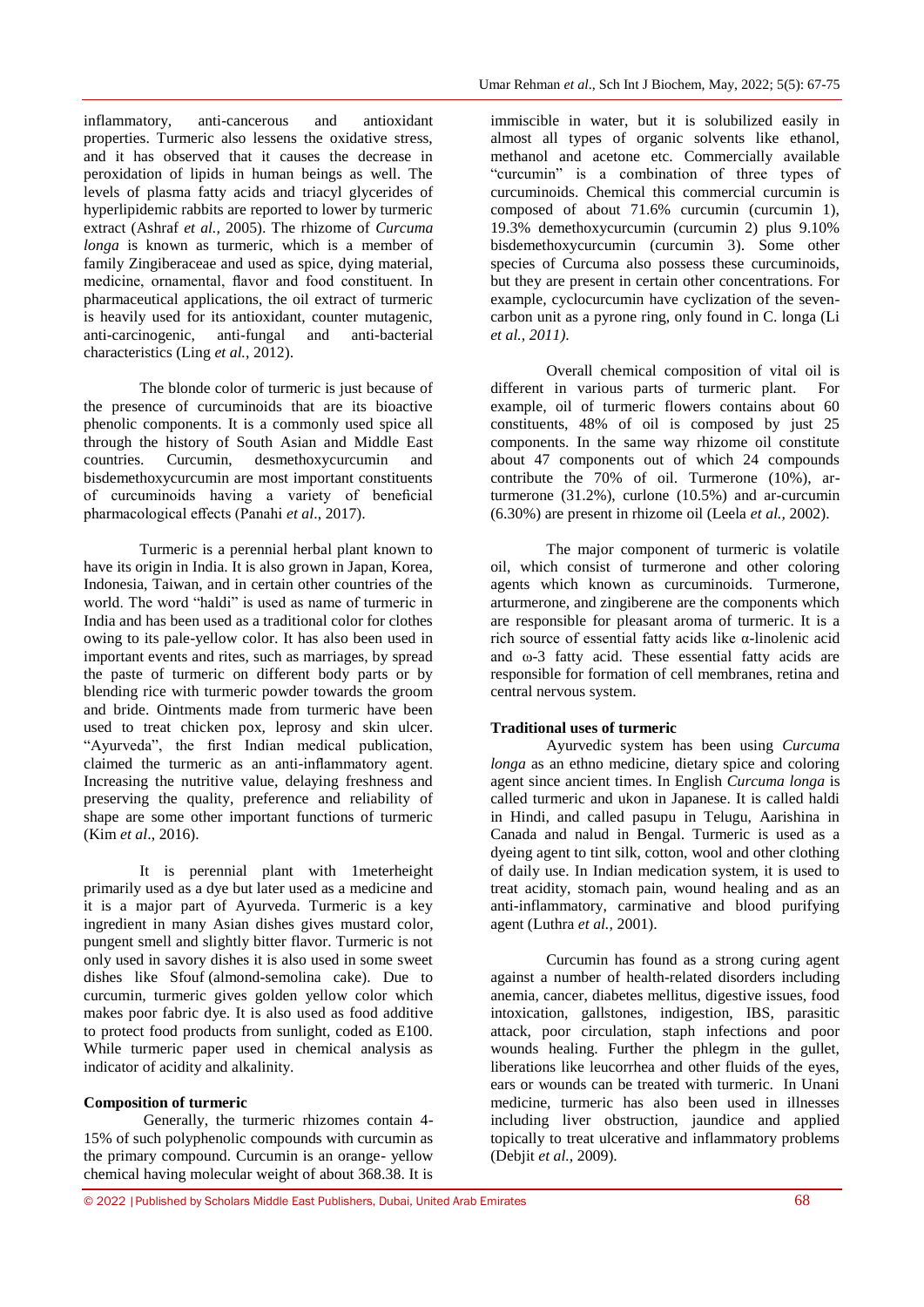The actions of turmeric against several sicknesses particularly oxidation stress induced ones like oncogenesis, diabetes and inflammatory syndromes are authenticated by recent studies. Some other significant contributions that insure the normal functioning of liver, kidneys, steady blood flow and to combat with HIV and AIDS were also achieved by using turmeric. Moreover turmeric has very low toxic level. Due to reduced use of traditional medicine in modern era the production of turmeric based innovative medication must be encouraged to resist the occurrence of different infections (Nasri *et al.,* 2014).

Turmeric used in many therapeutic preparations all over the world. It has many medicinal properties like strengthening the energy of the body, improving digestion, regulating menstruation, dissolving gallstones, and relieving arthritis. Turmeric (Haldi) has traditional use in wedding ceremony. In Hinduism, people applied turmeric to bride and groom before their wedding because they think turmeric color keep the evil eye away from newlywed couple. It also gives extra glow to bride and groom and it's a symbol of blessing.

## **Anti-hyperlipidemic perspective**

Hyperlipidemia is increased amount of circulating fats in the blood. These fats involve high levels of triglyceride, cholesterol, or lipoproteins. Hyperlipidemia is generally common after consumption of food but it should be diminished within 12 hours of consumption. But such type of lipidemia is taken normal. Mildly elevated cholesterol may occur in animals on high-fat diets. However, the persistent hyperlipidemia is abnormal, and it may be primary or secondary. The main reasons behind the global prevalence of hyperlipidemia are poor eating practices, overweight and sedentary lifestyles (Verma, 2013). The condition of familial hypercholesterolemia (FH) is caused by increased concentration of LDL in blood circulation that causes the unwanted accumulation of cholesterol in the muscles ultimately leads to the atherosclerosis and improves the risks of coronary heart diseases. Poor degradation and improper hepatic uptake of LDL causes the FH (Soutar & Naoumova, 2007).

Turmeric helps to lower down the concentration of lipids especially low-density lipoproteins (LDL) in blood. So, by the use of turmeric we may prevent the cardiovascular diseases which are endemic. Curcumin is an active ingredient of turmeric which may protect the patients at high risk of cardiovascular diseases through improving serum lipid level.

To determine the cardio protective effects and biological safety of turmeric by lowering blood lipids in patients at risk of CVD's this human based study was performed. This analysis included 649 patients. Serum LDL and TG levels were significantly reduced by

turmeric and curcumin in treatment group but it remained same in the control group. These treatments found beneficial to reduce the level of serum TC in patients having metabolic disorders and a greater effect can achieve possibly by using turmeric extract however certain improvements in level of serum HDL were not observed there. Regarding the biosafety aspect of curcumin and turmeric, no harmful effect was seen in any included subject of study that cleared that both treatments are quite safe. It means curcumin and turmeric have potential to reduce the risks of CVD's in different patients by showing improvement in blood lipids status through improving serum lipid levels (Qin *et al.,* 2017).

Associated complication of diabetes mellitus may include hyperlipidemia. A study was conducted to examine the effects of tetrahydro curcumin (THC), an active component of curcumin on lipid profile in mice suffering from diabetes induced by the administration of streptozotocin. Oral administration of THC in amount of 80 mg per kg B.W was insured in diabetic mice for the period of 45 days, the results showed a significant decline in level of blood glucose and growth in plasma insulin, which explored the antidiabetic potentials of THC supplementation. The levels of hepatic and serum cholesterol, triacylglycerides, extra fatty acids, activity of HMG CoA reductase, low density lipoproteins and high-density lipoproteins showed significant improvements after the THC consumption. After this treatment decreased serum high density lipoproteins of diabetic mice showed reversal towards the normal levels. Histopathological examination of liver was done to supplement these biochemical observations. It was proved by results that THC showed hypolipidemic achievements both in control and experimental groups of diabetic rats. As compared to same dose of curcumin the hypolipidemic and antidiabetic effects of THC are more compelling (Pari & Murugan, 2007).

Nicotine is one of major lethal constituents of cigarette that plays a pivotal role in initiation and progression of pulmonary cancer and cardiovascular diseases. In this study the creation of an analogue of curcumin and bio monitoring of its impact over chemical biomarker enzymes and lipids profile of rats induced with nicotine-toxicity was done. A renowned antioxidant and hypolipidemic compound called curcumin was used as a standard to compare the end results of given treatments. To induce the toxicity nicotine was administered hypodermically at the rate of 2.5 mg per kg of body weight, and intragastric intubation of curcumin (80 mg per kg) was introduced concurrently along with nicotine for the period of 22 weeks. During this research the activities of different chemical biomarker enzymes including aspartate transaminase, alanine transaminase, alkaline phosphatase, lactate dehydrogenase and of plasma lipid profiles were tested to determine the lipid regulating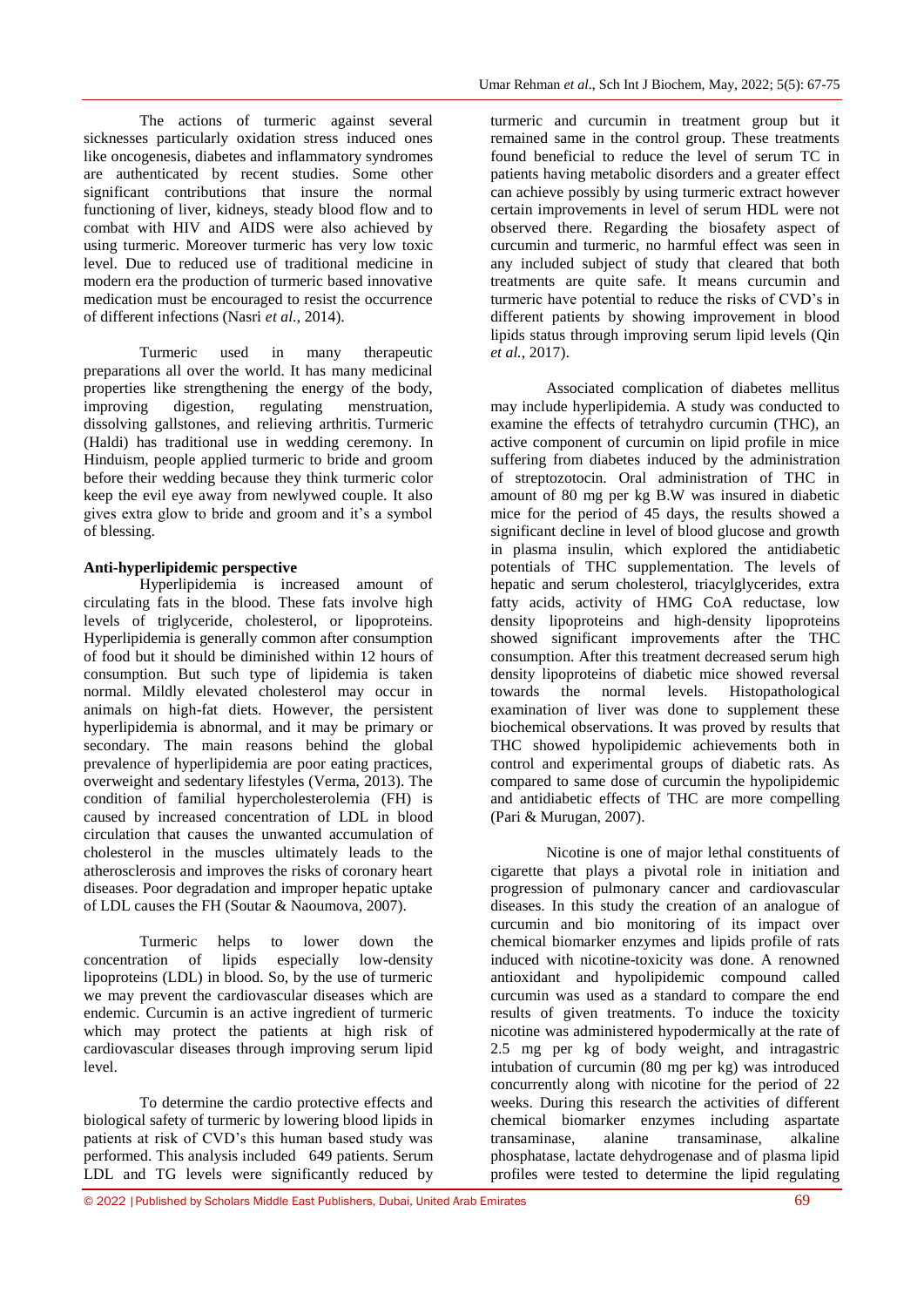capacity of curcuminoids. The rats treated with nicotine showed the increased levels of plasma marker enzymes and lipid profiles in their collected blood samples. Whereas the feeding of curcumin and its analogues to nicotine treated rats induced a significant reduction in the actions of marker enzymes and plasma lipid concentrations. Thus, it is suggested by our study that curcumin and its analogue supplied the diversified impacts on the regulation of lipids levels in nicotine induced toxic rats and for the treatment of hyperlipidemia and atherosclerosis it may be a promising agent (Kalpana *et al.,* 2005).

Curcumin also attenuated the oxidative stress and vascular structural variations induced by the hypertension. These effects were caused by the elevated plasma nitrate/nitrite level, up regulated NOS expressions, down regulated p47phoxNADPH oxidase and decreased superoxide level in the vascular tissues. The overall conclusion of this study suggested the mechanism behind the antihypertensive actions of curcumin in 2K-1C hypertension induced endothelial dysfunctioning and vascular remodeling (Boonla *et al.,* 2014).

Results of studies from literature revealed that turmeric possesses anti-hyperlipidemic properties due to presence of one of its active ingredient curcumin. Curcumin is responsible for improving endothelial dysfunction and vascular remodeling thus improving the cardiovascular health.

### **Anti-diabetic activity of turmeric**

Curcumin adopt different ways to maintain the blood sugar concentration such as by reducing the production of sugar in liver, suppress the hyperglycemia induced inflammatory responses, stimulate the uptake of glucose by up-regulation of GLUT4, GLUT2 and GLUT3 genes efficiency, stimulation of AMP kinase, encouraging the PPAR ligand-binding action, enhancing the production of insulin in pancreatic tissues, improvements in pancreatic cell performance, and decrease in insulin resistance. It means curcumin carries both the hypoglycemic and insulin sensitizing potentials (Ghorbani *et al.,* 2014).

Anti-inflammatory and anti-diabetic characteristics of curcumin have been documented by numerous studies. In its mechanism of action the reduction of inflammatory cytokines such as MCP and TNF-a and the production of AMPK by decreasing the activity of MAPK plays a central role (Kazazis *et al.,*  2014).

Spent turmeric oleoresin (STO) was studied in present research trial to evaluate its anti-oxidant and anti-diabetic capabilities. The inhibition assays of enzymes like  $\alpha$ -amylases and  $\alpha$ -glucosidases were used to assess the above mentioned aspects of STO. Modern

technology including DPPH, ABTS, superoxide radical scavenging and metal chelating activity techniques were used to quantify its free radicals scavenging potentials. The STO was found to show an excellent anti-diabetic performance by the inhibition of  $\alpha$ glucosidase and α-amylase that are key enzymes linked with diabetes. The superoxide free radical scavenging activity of STO was effective and it also expresses a reasonable iron chelating character. So, it was concluded that the STO is totally a waste product that should be used in nutraceutical and food industries to manage diabetes and oxidative stress, where it can prevent several metabolic disorders (Nampoothiri *et al.,*  2012).

The protecting effects of turmeric against most commonly occurring metabolic disorders such as diabetes, hypertension and oxidative stress were evaluated here. The ethyl acetate extract of turmeric was found more effective against the activation of  $\alpha$ -Glucosidase and α-amylase activity as compared to that of the drugs used in routine treatment. The inhibitory effect of ethyl acetate extract against the glycation of proteins was about 800 times better than that of ascorbic acid. It was also revealed that the ability of ethyl acetates extracts to minimize the oxidation of fats, scavenging free radicals and to alleviate the oxidative stress is much higher. The direct relationship between the anti-glycation and free radical scavenging capacities of this extract further confirmed the part of antioxidants to control glycation responses. This ethyl acetate extract has also been seen to inhibit the angiotensin converting enzymes found effective in reducing hypertension (Lekshmi *et al.,* 2014).

Literature revealed that there are several mechanisms that are responsible for anti-diabetic activity of curcumin present in turmeric. Curcumin present in turmeric is responsible to fight against diabetes, glycation of proteins and cellular oxidation.

### **Effect on cancer**

More than eight hundred reports about the anti-cancer potential of curcumin have been published. Various studies investigated that cancer cells and their growth could be inhibited by curcumin in various organs cancer such as blood, GIT, prostate, pancreas, brain, skin, breast and ovary. In the advance stage of colon cancer, curcumin at all doses was observed well tolerated and there was no observation of limiting toxicity (Annapurna *et al.,* 2011).

Curcumin at all dosages showed no toxicity at different stages of cancer. Cancer cells are not totally removed by the application of curcumin, basically cancer cells growth is inhibited. Curcumin inhibits the growth of many sorts of cancer cell.

The anti-cancerous properties of turmeric, tulasi, neem and ginger on HeLa cells were analyzed in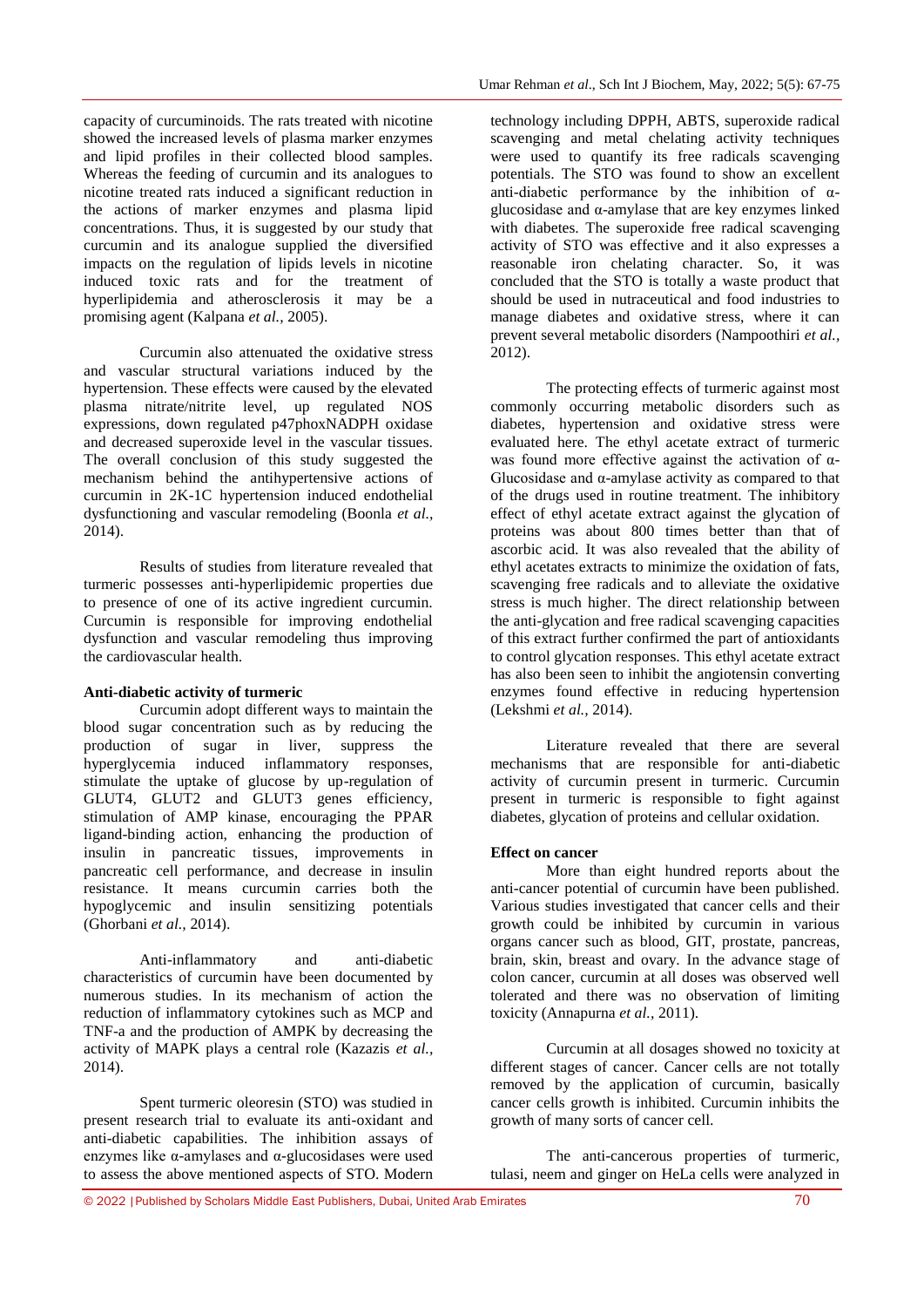this study. The products of these plants were used in encapsulated form and their aqueous and alcoholic extracts were collected by using the method of sox let extraction. MTT assay was performed to check the efficacy of these drugs that determines the percentage of viability and cytotoxicity. IC50 values of aqueous and alcoholic extracts of above mentioned plant products were compared. The final results of this study led to declare that the mentioned natural plants are powerful anti-cancerous compounds and they have capability to inhibit the development of immortal cells by apoptosis (Sharma *et al.,* 2004).

In another study the anti-cancerous potential of turmeric rhizome was explored by using both ex-vivo and in-vivo methods of experiments. Ex-vivo method involved the tissue culture technique and in-vivo involved the lymphoma cell's growth in rat model. The results showed that the 0.4 mg per ml supplementation of turmeric extract retarded the ovarian cell growth but this concentration was found toxic for normal body cells blood cells and Dalton's lymphomas. This toxicology was seen within 30 min of administration at ambient temperature. The active chemical ingredient behind this action was actually the curcumin that exhibited the cytotoxicity even using at the rate of 4 μg per ml. (Kuttan *et al.,* 1985).

Indian and south East Asian people have been used turmeric to treat different ailments like inflammations, skin injuries and swellings since the ancient times. Curcumins had showed a wide range of malignancy chemo protective potential in pre-clinical animal's model. The extraction of Iraqi curcumins was done by using 95% solvent solution of ethanol, followed by the isolation of extracted materials by using the technique of column chromatography. After isolation characterization of curcumins was performed by the methods of UV visible, FTIR and proton NMR spectroscopy. The research of anti-cancerous capacities of the curcumins and its alcoholic extract was determined by applying ex-vivo on rats and in-vivo on cell lining. The alcoholic extract exhibited a significant anti-cancerous potential against the cell lining of human hepatic cellular carcinomas (Naama *et al.,* 2010).

Overall the results explained that the curcumins are major biological ingredients of turmeric extract which have potential to restrict the growth of tumors in animals well as human tissues.

## **Effect on hepatotoxicity and liver diseases**

Curcumin has imposed beneficial impact in the clinical taken trials of the patients with hepatotoxicity (Roy *et al.,* 2011). Curcumin attenuated hepatic injury by preventing hepatomegaly without causing any reduction of body weight. Curcumin also prevent lipid oxidation referred as lipid per oxidation, changes in liver enzymes level, liver enzymes activity and total proteins activity. This is because; curcumin scavenges

free radicals and protects the liver antioxidant enzymes, CAT, SOD and GST (Messarah *et al.,* 2013). In human and other animals liver function is regulated by detoxifying enzymes. Curcumin regulate these enzymes system by increasing their antioxidants capacity. Curcumin also directly prevent lipid peroxidation.

The positive effects of turmeric on lead acetate induced liver toxicity were investigated in present model of research. Swiss albino rats were arranged equally into 5 groups, the group one was fed with basal diet and it was considered control group, the group two was fed with lead acetate supplemented basal diet and this group was considered positive control and the remaining three groups were fed with lead acetate supplemented basal diet including 5% turmeric and only 1% myrrh powder respectively. Consequently, the value GSH in all of the treated groups was reduced significantly when compared with negative control group. At the same time it was also observed that the actions of GSH S-transferases were considerably lessened in positive control group as compared to others. But the combined use of the above mentioned plants caused a remarkable improvement in the action potential of GST in comparison to both negative and positive control groups. And the positively controlled group showed a significant increased lipid peroxidation, whereas the combined treatment of both plants caused reduction in the peroxidation of lipids at the rate of 31% in 1% and 49% in 5% treatment groups of rats respectively. So, it was revealed that myrrh and turmeric are valuable herbal medications to control the oxidative injuries and genotoxicities produced by lead acetate intoxications (El-Ashmawy *et al.,* 2006).

Epidemiological literature clearly indicated that there is an association among arsenic exposure and the liver diseases, such as hepatic cirrhosis, hepatic fibrosis, hepatocephaly and hepatomegaly (Li *et al.,*  2008). The mechanism through which arsenic induces hepatotoxicity is not yet clear. However, recent evidences cleared that its role in increasing oxidative stress causes inflammation which ultimately damage the tissues and organs (Fouad *et al.,* 2012). It causes the oxidation of liver mitochondria that changes the permeability and transition of hepatic cells (Hosseini *et al.,* 2013). Arsenic is reported to induce apoptosis, disrupt electron transport chain and induces necrosis in the stellate cells of liver that leads to liver steatosis and hepatic fibrosis (Pan *et al.,* 2011). There are clear evidences that arsenic possess ability to induce toxicity in liver, kidneys and brain. Arsenic toxicity alternates proper functioning of brain, liver and kidneys, through disrupting different biochemical reactions such as electron transport chain.

Curcumin has imposed beneficial impact on the clinically taken trials of the patients with arsenic generated hepatic toxicity (Roy *et al.,* 2011). Against the in vitro induced arsenic genotoxicity in animal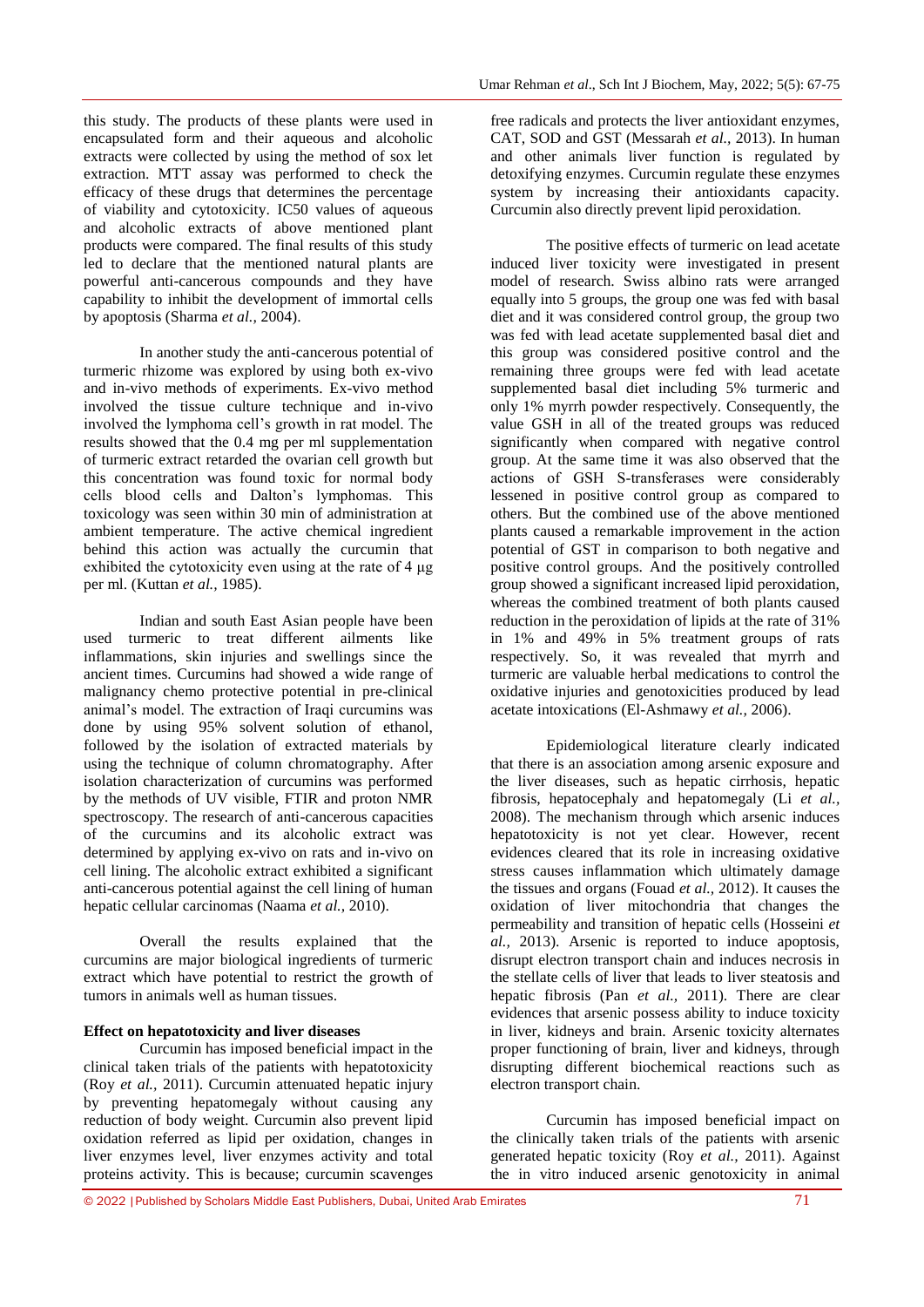models and rodents, curcumin showed protective effects (Tiwari & Rao, 2010). Rats treated with sodium arsenate and curcumin in dosage of 15mg/kg demonstrated that curcumin attenuated arsenic provoked hepatic injury by preventing the hepatomegaly. Curcumin also prevents the lipid oxidation referred as lipid peroxidation. Along with the GHS, curcumin also prevents the changes in liver enzymes level, liver enzymes activity and total proteins activity. Because, curcumin scavenges free radicals and protects the liver antioxidant enzymes CAT, SOD and GST (Messarah *et al.,* 2013).

Vitamin C is natural antioxidant which checked out oxidation process. Exposure of nicotine caused the deficiency of vitamin C and increased the oxidation. While different studies have declared the efficiency status of curcumin against oxidants by improving antioxidants level.

## **Effect on wound healing**

Curcumin, isolated from turmeric, carries a number of different pharmaceutical possessions. The incorporation of curcumins in keratinocytes of human using a dose of 10 μg per mL provided substantial defensive effects against hydrogen peroxide. Similarly, the dose of exposure of 2.5 μg per mL in skin fibroblasts of human provided remarkable shielding effects against the hydrogen peroxide. However, the defensive effects of curcumins on both fibroblasts and keratinocytes against the hypoxanthine xanthine oxidases induced damages were absent in this study. The results indicated that curcumins possess very strong inhibitory potentials against hydrogen peroxide induced damages in human keratinocytes and fibroblasts (Phan *et al.,* 2001).

This study was planned to evaluate the wound healing potentials of curcumins, after topical application. It included the wounds of burns in rat models. The male albino rats were classified into three random experimental groups containing twelve rats, each group contained further subgroups. Wounds were created by burning the backsides of rats and topical application of curcumins was done. On the completion of this protocol, the biochemical and histopathological changes of the wound tissues were analyzed after the scarification of all experimental animals. The skin tissues of curcumins group showed a remarkable improvement in the level of hydroxyproline. It was ensured by the activity of different biomarkers that the healing of wounds that were treated with curcumins was comparatively very fast. The collected facts also showed that the curcumins treated rats of the burn group had an improvement in the proliferation of cellular and nuclear antigen of affected skin tissues. So, the beneficial effects of topical application of curcumins in the acceleration of wound healing was very clear in the results (Kulac *et al.,* 2013).

Medical health professionals paid a keen attention to the healing process of irradiated wounds because radiations disrupt the normal responses to injured cells and ultimately lead to a prolonged recovery period. So finding an efficient agent to heal the irradiated wounds is an important task in the field of medical management. Considering these aspects, this study was designed to examine the effects of curcumins on the healing of wounds in rats caused by exposure to γ-radiations. A full thickness wound was created on the dorsal sides of whole body irradiated rats. The progressions in wound contractions were checked occasionally by taking video images of the wounds. The histological profiles along with collagen, hexosamine, DNA and nitric oxide were assessed at different post irradiation days in rats with and without the treatments of curcumins before their contact to 0 or 6 Gy. Irradiation initiated a substantial decrease in above mentioned parameters. The rate of wound contraction was significantly enhanced by curcumin treatment. At the same time positive improvements in all histopathological aspects were also observed (Jagetia & Rajanikant, 2004).

The end results demonstrated that curcumin pre-treatment posed favorable effects on the wounds caused by radiations and it could be a considerable therapeutic approach to initiate and support the repairing of tissues damaged in irradiated wounds.

## **Effect on Rheumatoid Arthritis**

The inflammatory, macroscopic and radiological changes in animals that were affected with collagen-induced arthritis were used to investigate the prophylactic potentials of CL extract. Six groups of male Sprague Dawley rats were used and each group had equal number of rates. From six groups one group served as control group and the remaining groups were immunized by subdermal intrusion of 150 micro grams collagen type II on day first. All the rats that were suffering from Collagen-induced arthritis, were given oral treatment of betamethasone (0.5 mg per kg of body weight) and different amounts of CL extract (30, 60 and 110 mg per kg of body weight and for four weeks use olive oil as a vehicle on daily basis. The name of tests that were performed is Arthritic scorings (AS) of the paw, estimation of erythrocytes sedimentation rate (ESR) and paw's thickness and radiological scorings. The treatment of rats by using 110 mg per kg CL gave ESD remarkable mean difference, in radiological scores on days 28 and compare with other groups that were treated with vehicle. ESR, AS and radiological scores of highest CL dose groups were showing an insignificant mean difference as compare to other group that treated with the betamethasone. From this study it was conclude that the Curcuma longa (CL) or turmeric cause deteriorating changes in the bones and joints of collagen induced arthritis rats (Zahidah *et al.,* 2012).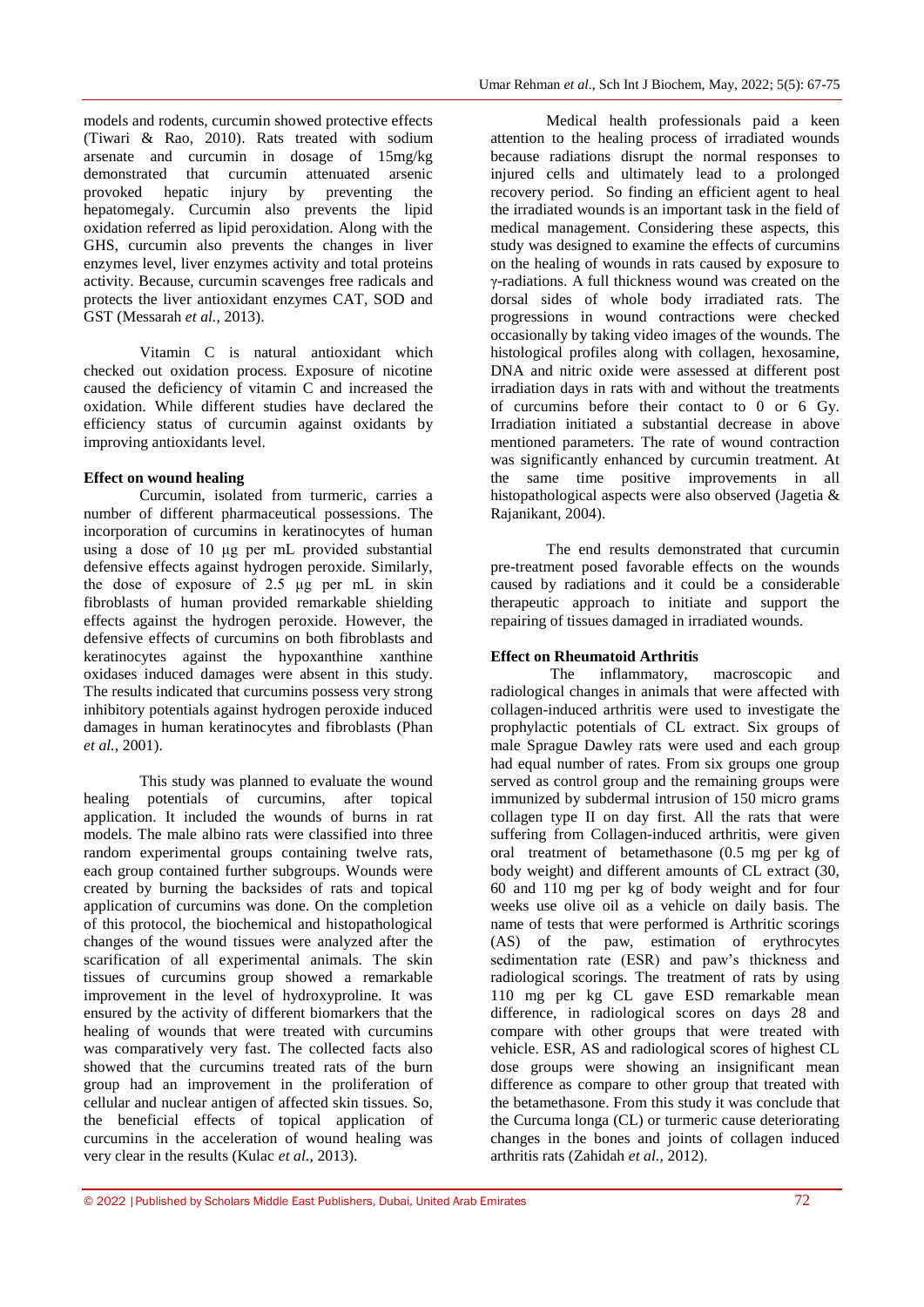The distilled water extracts of ginger and turmeric were compared to examine their effects against the rheumatoid arthritis. During this study arthritis was induced into the palmar surface of rats. The given treatments included indomethacin, ginger and turmeric with distilled water. From this study it was conclude that GTaq was more effective than indomethacin more over alleviating the reduction in weight gain of body, the histopathological variations detected in ankle joints such as blood leukocytosis and thrombocytosis, iron deficiency anemia, serum hypoalbuminemia and globulinemia, the weakening of renal functioning, and the threats for cardiovascular disease in arthritic rat were reduces by using GTaq. Gingerandturmeric rhizome combination was found more potent to treat the severity of RA (Ramadan & El-Menshawy, 2013).

Some scientists conducted a study to observe the changes in the joints of arthritis effected experimental rats which were treated with turmeric. Twenty four male Sprague-Dawley (approximately 7 weeks-old) mice were arranged into four groups with different number of mice in every group. From these four groups three groups were immunized by using 150 µg of collagen and remaining one group kept as control. For two weeks all the mice having CIA and arthritis scoring greater than 1, were given an oral treatment of betamethasone and curcumin. By this study they concluded that treatment showed significant mean differences with curcumin in the average white blood cell (WBC) count (Kamarudin *et al.,* 2012).

Essential oils derived from the turmeric strongly inhibit the joint's inflammations and destruction of peri-articular joints in a specific dosage. Ex-vitro treatments showed the prevention of initiation and progression of NF‐KB involving chemokine, cyclooxygenase 2, and RANKL- regulated inflammation and destruction of genes mediating joints. Consistent with these findings, turmeric extract treatment inhibits the influx of inflammatory cells, levels of prostaglandin E2 in the joints and particularly the synthesis of osteoclasts (Funk *et al.,* 2006).

Scientist treated female rates with turmeric essential oil TEO to induce changes in the arthritis that were induced with streptococcal cell wall (SCW). The anti-arthritis effects of TEO were convoyed by a remarkable mortality and morbidity. Twenty times higher dosages of TEO were found non-toxic and they showed 20% inhibition of joint swelling. From this experiment they found that TEO reduced the swelling of joints and showed many safety concerns in vertebrates exposed to TEO (Funk *et al.,* 2009).

Author performed a research work to associate the anti-inflammatory potentials of both curcuminoids and gingerols by applying the treatment of rat adjuvant induced arthritis. Dose of these plants decrease the intensity of arthritis by modifying the rate of inflammatory responses and initiating the anti-oxidant defense mechanism. Turmeric has greater anti-arthritic potential than that of indomethacin and ginger, particularly during the treatment of affected rats from the day first of induction. Recovery of disorder with turmeric was 4.5–8.4% and 10.3% greater in turmeric as compared to that of ginger and indomethacin. The results of this study declared that the free radicals scavenging potential of turmeric was quite higher than indomethacin and ginger, which may provide defensive properties against the rheumatoid arthritis in AIA rat model (Ramadan *et al.,* 2011).

Author evaluated the safeties of curcumin alone and with the combination of diclofenac sodium for active rheumatoid arthritis. In this study three groups of forty five patients effected by RA were used and treated with curcumin alone and then combined with diclofanic sodium. After treatment all patients from three groups showed a significant change in DAS score. Improvements in overall DAS and ACR score were high in groups that were treated with curcumin alone than other groups treated with diclofanic sodium. More over curcumin treatment could not produce any other harmful effect. Consequently, this study concluded that curcumin alone had more safe and protective effects than diclofanic sodium in the treatment of rheumatoid arthritis (Chandran & Goel, 2012).

Scientist treated the RA affected female Lewis rats with turmeric to observe the anti-arthritic activity of turmeric extract. Arthritis Induced through streptococcal cell wall to female Lewis rats. A turmeric extract containing curcuminoid was isolated intraperitoneally to female Lewis rats. Efficacy of turmeric against the prevention of joint's swellings was observed clinically, histopathologically and even by measuring the bone mass density. A turmeric extract profoundly inhibited the inflammation and destruction of joints. Particularly turmeric extract treatment inhibited the formation of osteoclast (Mewar & Wilson, 2006).

Scientist used 18 patients of rheumatoid arthritis to study the comparison of protective effects of curumin and phenylbutazone. After two weeks of curcumin treatment, the patients whose medication included the corticosteroid prior to the experiment displayed remarkable improvement in joint swelling and walking time. It was also studied that curcumin inhibits the production of cyclooxygenase-2 enzyme that causes inflammation. By inhibiting this enzyme curcumin reduced the joints swelling (Amodio *et al.,*  2018).

An animal study was conducted by Shpitz *et al.* (2006) in which the rheumatoid arthritis was induced by streptococcal cell wall, and then it was treated with turmeric by intraperitoneal injection of turmeric extract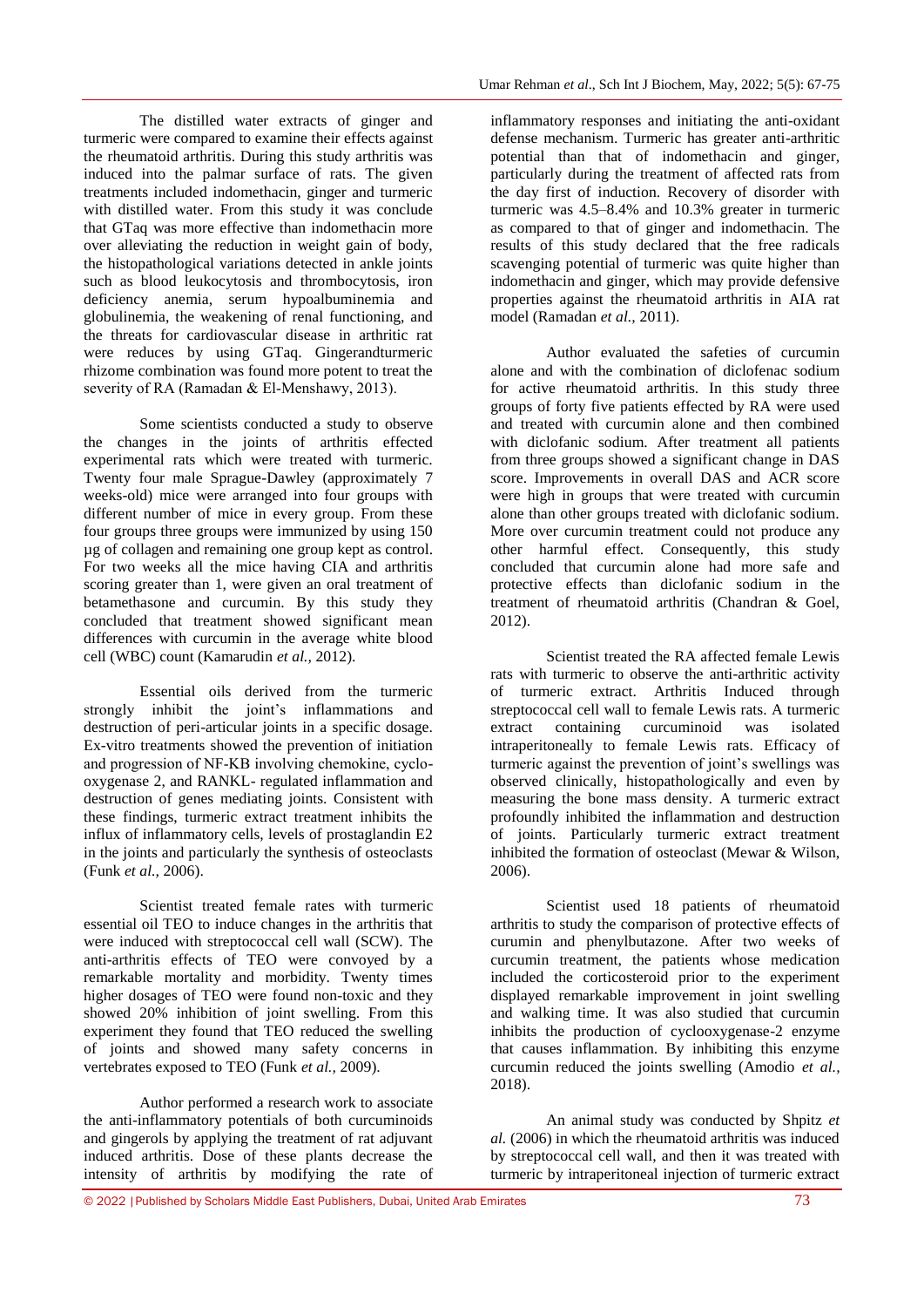for four days from first day of induction. Result was concluded that turmeric extract inhibit acute joint inflammation (75%) and chronic (68%). A 30-fold higher dose of curcumanoid was given to arthritic rats for four days to test the efficacy on oral preparation. Then find the result that it inhibited 48% joint inflammation.

Curcumin is an anti-inflammatory agent with specific inhibitory properties. Both vivo and vitro researches had confirmed that curcumin decreases the acute and chronic inflammation by inhibiting the lipoxygenase- and COX-2 enzymes which cause inflammation and joint swelling.

## **CONCLUSION**

Medicinal plants have been used since centuries for the prevention and treatment of life style related disorders. Curcuma longa has been used since centuries as a therapeutic rhizome due to presence of its most abundant active ingredient curcumin. Curcumin has multiple health benefits including anticancer, antihyperlipidemic, antidiabetic, antioxidant and neuro protective potential. Due to these multiple health benefits it should be included in daily diet.

## **REFERENCES**

- Amodio, G., Moltedo, O., & Faraonio, R. (2018). Targeting the endoplasmic reticulum unfolded protein response to counteract the oxidative stressinduced endothelial dysfunction. Oxid Med Cell Longev, 18:1-13.
- Annapurna, A., Suhasin, G., & Akondi, R.B. (2011). Anti-cancer activity of *Curcuma longa* L. (turmeric). J Pharm Res, 4:1274-1276.
- Ashraf, M.Z., Hussain, M.E., & Fahim, M. (2005). Antiatherosclerotic effects of dietary supplementations of garlic and turmeric: Restoration of endothelial function in rats. Life Sci, 77:837-857.
- Boonla, O., Kukongviriyapan, U., & Pakdeechote, P. (2014). Curcumin improves endothelial dysfunction and vascular remodeling in 2K-1C hypertensive rats by raising nitric oxide availability and reducing oxidative stress. Nitric Oxide, 42:44- 53.
- Chandran, B., & Goel, A. (2012). A randomized, pilot study to assess the efficacy and safety of curcumin in patients with active rheumatoid arthritis. Phytother Res, 26:1719-1725.
- Debjit, B.C., Kumar, K.S., Chandira, M., & Jayakar, B. (2009). Turmeric: a herbal and traditional medicine. Archives of applied science research, 1(2): pp.86-108.
- El-Ashmawy, I., Ashry, M., & El-Nahas, K.M. (2006). Protection by turmeric and myrrh against liver oxidative damage and genotoxicity induced by lead acetate in mice. Basic Clin Pharmacol Toxicol, 98:32–37.
- Fouad, A., Al-Mulhim, A., & Resat, I.J. (2012). Telmisartan treatment attenuates arsenic induced hepatotoxicity in mice. Toxicol, 300:149–157.
- Funk, J.L., Frye, J.B., & Oyarzo, J.N. (2006) Efficacy and mechanism of action of turmeric supplements in the treatment of experimental arthritis. Arthritis Rheum, 54:3452-3464.
- Funk, J.L., Frye, J.B., & Oyarzo J.N. (2009). Antiarthritic effects and toxicity of the essential oils of turmeric (*Curcuma longa* L.). J Agric Food , 58:842-849.
- Ghorbani, Z., Hekmatdoost, A., & Mirmiran, P. (2014). Anti-hyperglycemic and insulin sensitizer effects of turmeric and its principle constituent curcumin. Inter J Endocrinol Metab, 12:125- 168.Hosseini, M., Shaki, F., &
- Ghazi-Khansari, M. (2013). Toxicity of arsenic (III) on isolated liver mitochondria: a new mechanistic approach. Iran J Pharm Res1, 2:121– 138.
- Jagetia, G.C., & Rajanikant, G.K. (2004). Role of curcumin, a naturally occurring phenolic compound of turmeric in accelerating the repair of excision wound, in mice whole-body exposed to various doses of γ-radiation. J Surg Res, 120:127- 138.
- Kalpana, C., Rajasekharan, K.N., & Menon, V.P. (2005). Modulatory effects of curcumin and curcumin analog on circulatory lipid profiles during nicotine-induced toxicity in Wistar rats. J Med Food, 8:246-250.
- Kazazis. C., Vallianou, N.G., Kollas, A. (2014) Curcumin and diabetes: Mechanisms of action and its anti-diabetic properties. Curr Top *Nutraceutical* Res, 12:135-140.
- Kim, J.H., Yang, H.J, & Kim, Y.J. (2016). Korean turmeric is effective for dyslipidemia in human intervention study. J Ethn Foods, 3:213-221.
- Kulac, M., Aktas, C., & Tulubas, F. (2013). The effects of topical treatment with curcumin on burn wound healing in rats. J Mol Histol, 44:83-90.
- Kuttan, R., Bhanumathy, P., & Nirmala, K. (1985). Potential anticancer activity of turmeric (*Curcuma longa*). Cancer Lett, 29:197-202.
- Leela, N.K., Tava, A, & Shafi, P.M. (2002). Chemical composition of essential oils of turmeric (*Curcuma longa* L.). ActaPharm, 52:137-141.
- Lekshmi, P.C., Arimboor, R., & Nisha, V.M. (2014). In vitro antidiabetic and inhibitory potential of turmeric (*Curcuma longa* L) rhizome against cellular and LDL oxidation and angiotensin converting enzyme. J Food Sci Technol, 51:3910- 3917.
- Li, F., Yuan, S., & Deng, W. (2011). Chemical composition and product quality control of turmeric (*Curcuma longa* L.). Foods, 3:213-221.
- Li, H.L., Liu, C., & Couto, G.D. (2008). Curcumin prevents and reverses murine cardiac hypertrophy. J Clin Inves, 118:879-893.

© 2022 |Published by Scholars Middle East Publishers, Dubai, United Arab Emirates 74